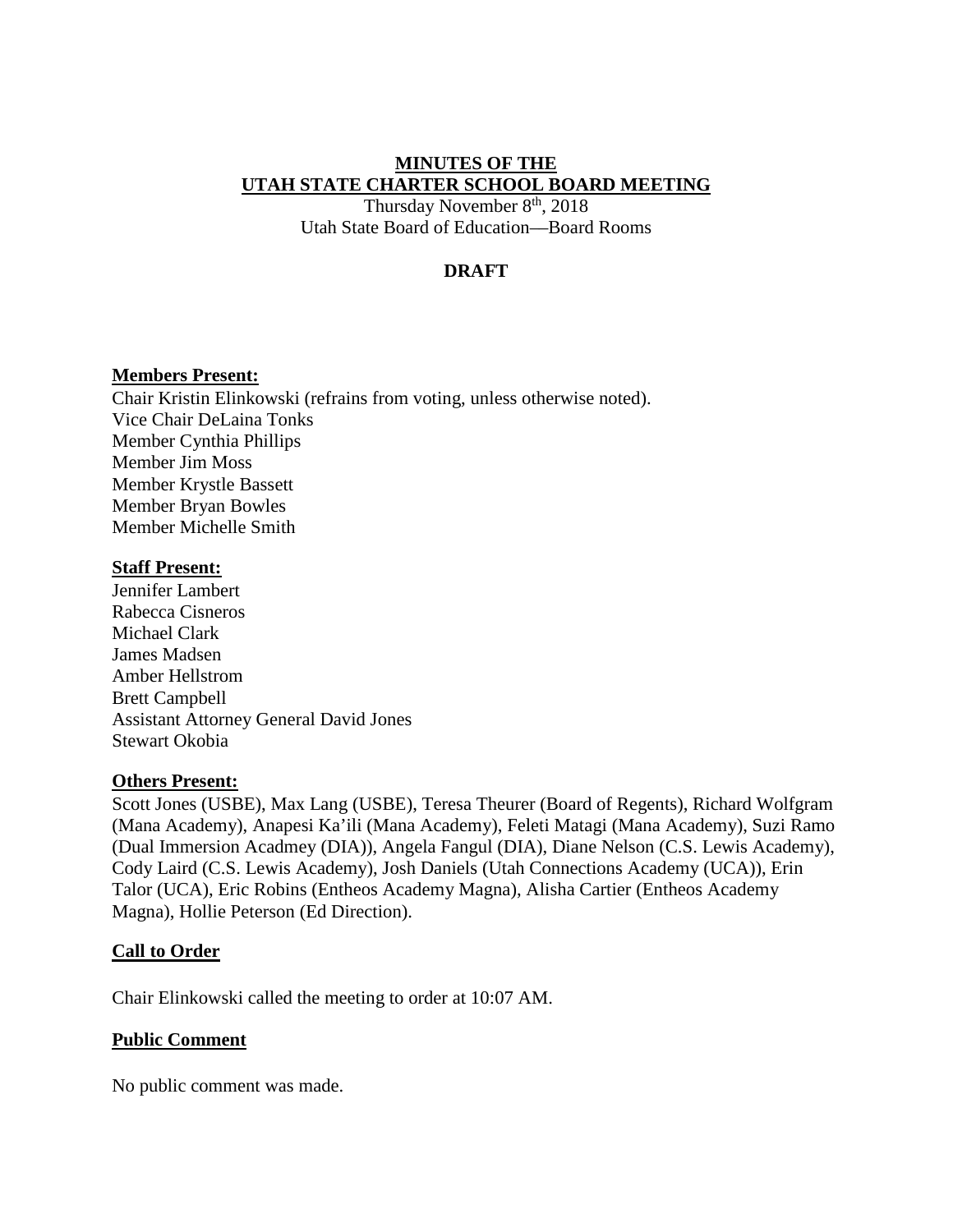## **Board Chair Report**

Chair Elinkowski invited those who attended the National Association of Charter School Authorizers (NACSA) 2018 Leadership Conference to report their experience. Spanish speakers being excluded as separate but equal in Orange County, population and growth, looking at underserved populations, ensuring charter school accountability and autonomy, and an entertaining motivational speaker at the conference was discussed.

Chair Elinkowski reported topics that were discussed at the Governor's Education Excellence Commission, including mental health and school safety, and early childhood development in pre-K.

Mr. Stewart Okobia, the State Charter School Board staff's new finance auditor was introduced.

## **Consent Calendar**

*A) October 11, 2018 Minutes, B) Monthly Financial Report, C) Vanguard Academy Charter Agreement, D) Member Code of Conduct Policy.* 

## **Motion**

Member Smith moved, and Vice Chair Tonks seconded, "to approve the Consent Calendar." The motion carried unanimously.

## **School Spotlight—SAGE Performance and Growth**

*Mana Academy Charter School*

Mr. Michael Clark introduced Mana Academy board leadership and school administration.

Coming out of state Turnaround, implementing culture of strong student performance, data, growth, school transformation team of administrators and paraprofessionals, rigor and adherence to core standards, peer-to peer feedback, community involvement, opt-out rates and discussions with stakeholders, framing SAGE test as a precursor to college testing students will have to take for entrance, becoming goal oriented, utilizing benchmarks and teaching students how to analyze their results, and a focus on heritage and culture were discussed.

Students from Mana Academy sang two songs, "Teu Fakatulou," a Tongan song written for Mana Academy by Wayne Ngaluafe & Mele To'o, and "Ua Fa'afetai," a traditional Samoan song of gratitude. Representatives of Mana Academy were presented with a certificate and took a picture with the board.

# **Charter Schools from Utah School Turnaround Cohort 1**

# **State School Turnaround Information:** *Max Lang & Leslie Evans, Education Specialists, USBE*

Executive Director Lambert explained that no decision should be made at this time.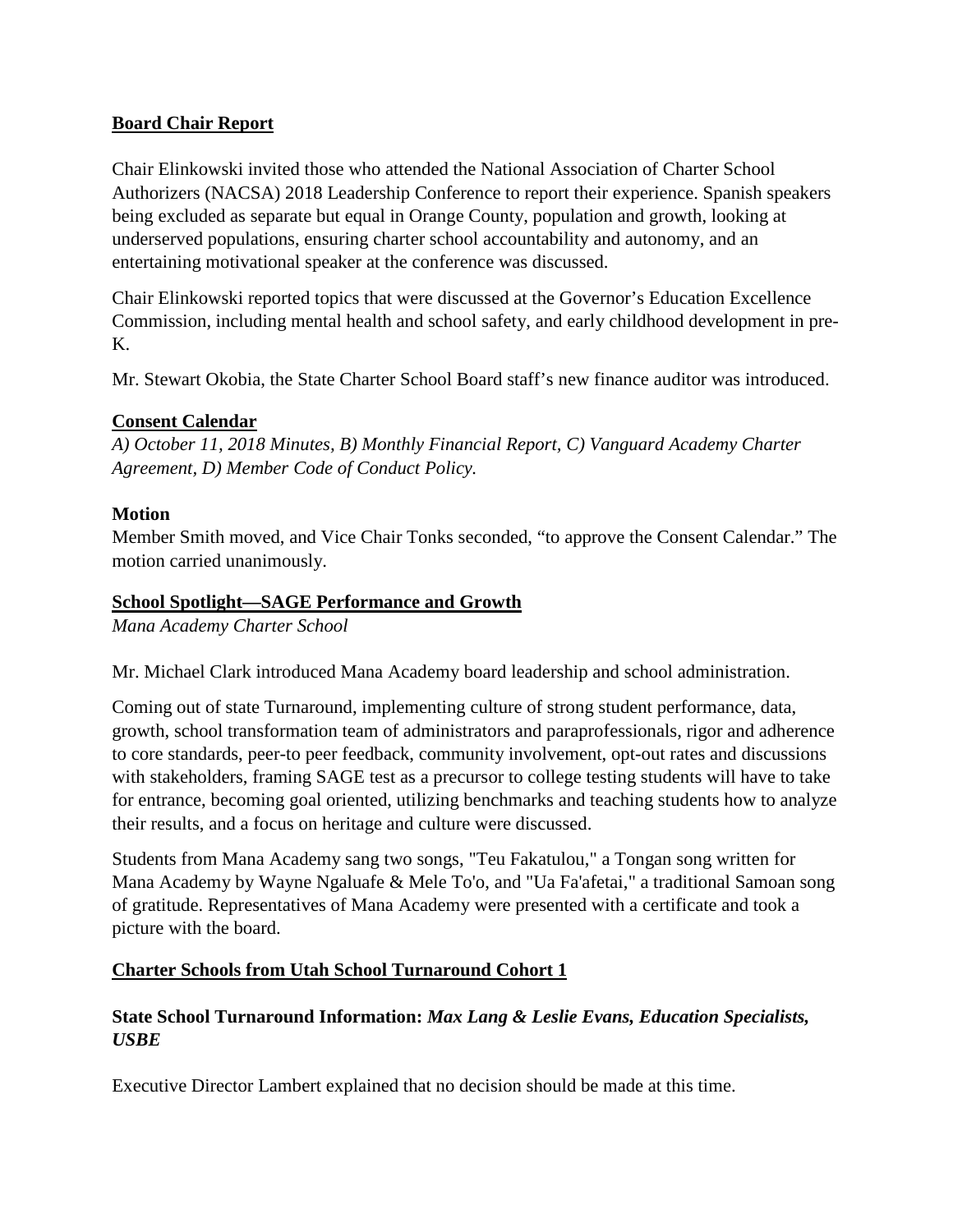Mr. Max Lang, USBE Turnaround specialist, discussed the process that schools go through when they are on Turnaround, including the development of a plan based on a needs assessment, rootcause analysis, and schools exiting by improving by one letter grade.

## **Report by Charter Schools in Cohort 1. Successfully Exited: Mana Academy Charter School, Dual Immersion Academy (DIA), and C.S. Lewis Academy**

Representatives of Mana Academy Charter School, Dual Immersion Academy (DIA), and C.S. Lewis Academy were questioned together on their experience.

Representatives of Mana Academy discussed initially struggling to understand what Turnaround meant, their first vendor (School Improvement Network) not being present, switching vendors to Ed Direction and seeing progress, the importance of setting school's own goals, and confusion over expectations/milestone achievements needed to exit the program. When looking for a provider, Mana Academy suggested schools meet the coaches ahead of time and ensuring that those they meet will be the ones serving the school directly.

Representatives of C.S. Lewis Academy discussed having the same initial vendor as Mana Academy (School Improvement Network), switching to Ed Direction in third year, different companies having different ideas, stress on teachers when changing approaches, and crediting UAPCS staff as helping clarify what they needed to do. When looking for a Turnaround provider, CS Lewis Academy suggests researching and talking with schools because there are a lot of salesmen out there.

Representatives of Dual Immersion Academy (DIA) reported that they used Innovations Ed as their Turnaround provider. Moving targets from the state, knowing they were failing, and the importance of Academic Parent Teacher Teams (APTT) that bring parents together to reflect on academics was discussed. DIA suggests schools in Turnaround look for a provider that wants to understand the school's model and has a desire of fulfilling it.

A vendor evaluation report was discussed with Mr. Max Lang.

# **Did Not Exit, Granted Extension:** *Utah Connections Academy (UCA)*

Representatives of UCA discussed data that came from Turnaround, working with Innovations Ed as their Turnaround provider, replacing the school's administration, curriculum auditing, math standards, internal audit of alignment, concern with graduation rate, root-cause analysis, taking the accountability very seriously and working towards being one of Turnaround's success stories were discussed.

Mr. Max Lang explained the extension means UCA has another year to meet Turnaround exit criteria, and if progress has not been made the school would not exit and the case would then go to the state review panel for further action. Contract negotiations and payments to providers, vetting of vendors, and oversight, were also discussed with Mr. Lang.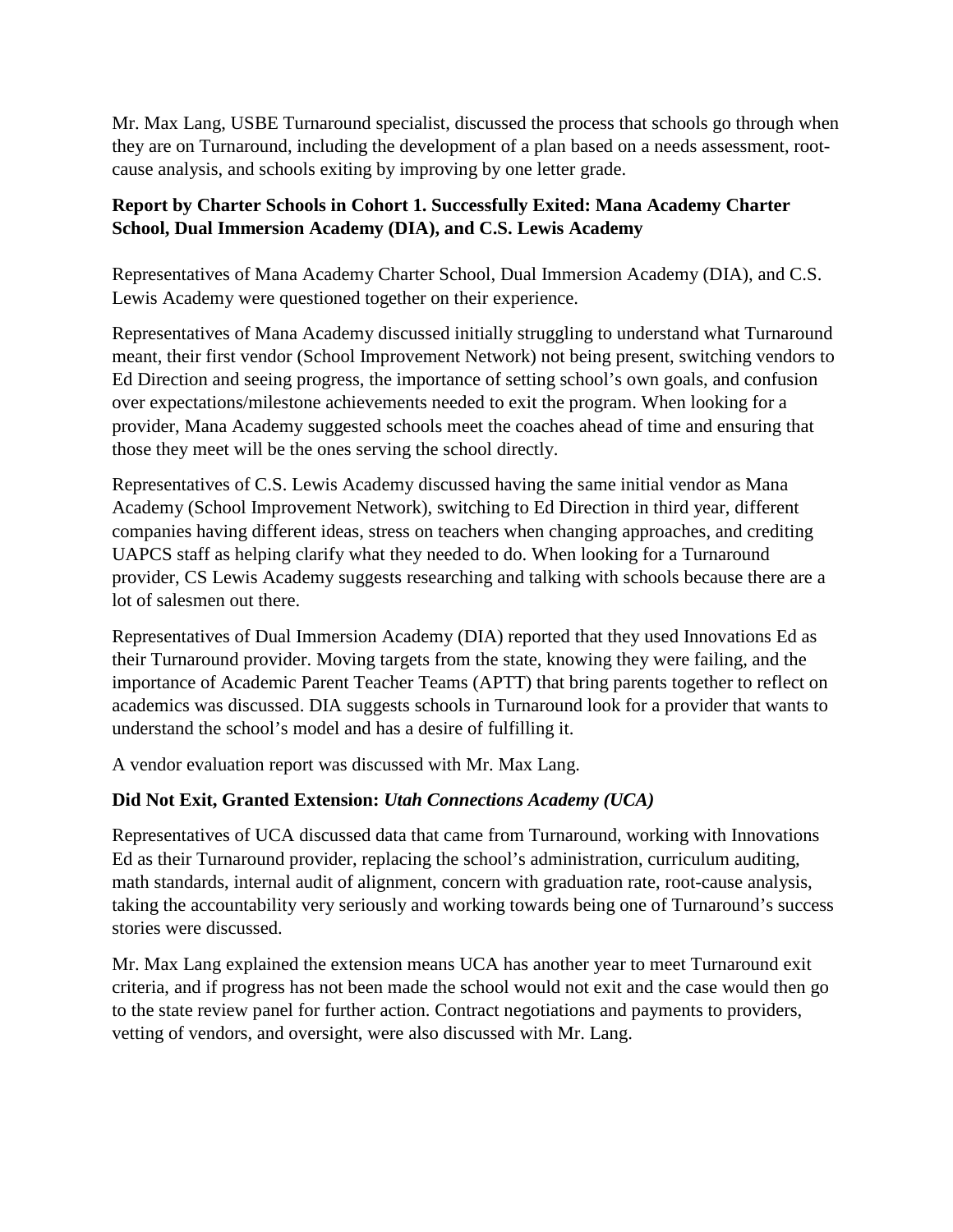## **Did Not Exit:** *Entheos Academy Magna*

Executive Director Lambert reiterated that the board would not be taking action, but gathering information and thinking about what recommendation they will give to USBE.

Representatives of Entheos Academy Magna discussed benefits of having additional coaches show up to help teachers, differences between Kearns and Magna campuses, parents and teachers panicking when designated as a Turnaround school, town hall meetings, being shocked when not granted an extension to exit Turnaround, benchmark data not giving them the correct information, and switching to Curriculum Association's i-Ready to help students prepare for end-of year testing.

Ms. Hollie Petersen (Ed Direction) discussed the progress that Entheos Academy Magna is making, strategic decision to focus on science with SAGE testing because they believed it would impact both math and English scores, and barriers with recruiting and retaining a secondary match teacher.

Mr. Max Lang clarified that the SCSB and the state review panel will make their recommendations to the USBE.

The Turnaround reports, having all necessary data before making a recommendation, and the process and criteria for determining who will exit/not exit Turnaround was discussed.

## **Legislative Priorities and Update**

Member Moss reported on the Innovative Student Improvement Program (ISIP), and legal understanding of involuntarily transfer a charter, noting that the ISIP is being well received by legislators and the Legislative Committee will meet with more soon; while the involuntary transfer of a charter needs more legal review to determine what would happen with the school's assets and teachers/employees in such an event.

# **Board Training**

### **Open and Public Meetings Act:** *AAG David Jones*

AAG David Jones discussed electronic communications, Public Body, chance meetings, quorum, public notice with reasonable specificity to topics that are discussed, including actionable items on agenda, public comment, written minutes and recordings including substance, third parties being allowed to record meetings, process for entering and exiting closed meetings, reasons for closed meetings, records of closed meetings, sworn affidavit for closed meetings, perils of group emails, perils of texting during an open meeting, required annual training, removal of disrupting person, penalties for intentional violations of the Open and Public Meetings Act, GRAMA, state phones, state email addresses, definition of record, board business with stakeholders vs discussing the board with others, and being allowed to interview employees in closed session.